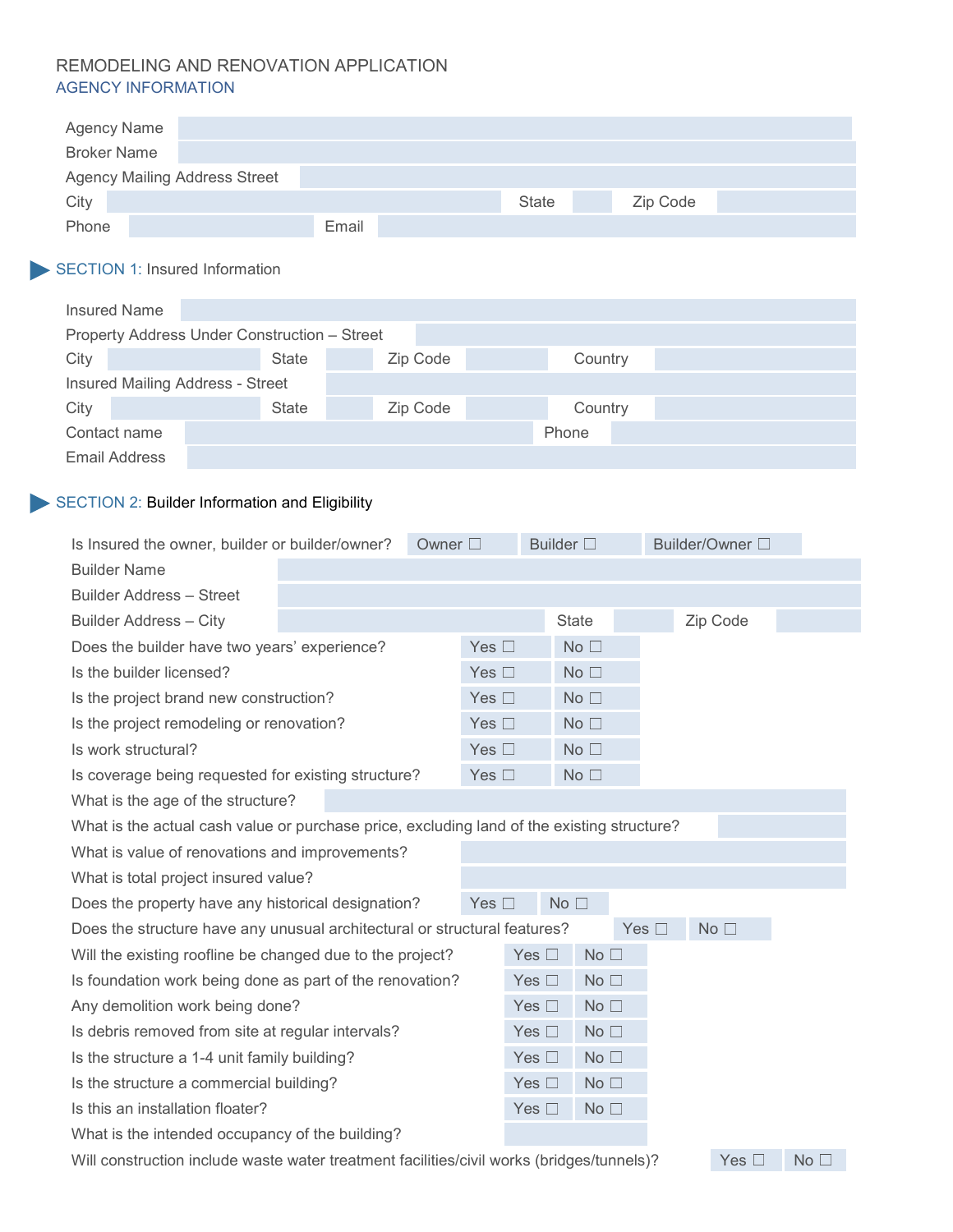| What is the total number of structures for this location?                                  |            |                 |
|--------------------------------------------------------------------------------------------|------------|-----------------|
| Is the builder insuring other properties with Schinnerer within 100 ft. of this structure? | Yes $\Box$ | No <sub>1</sub> |
| If yes, what is the total value of all structures?                                         |            |                 |
| Has the insured been cancelled or non-renewed by any previous insurance carrier?           | Yes $\Box$ | No <sub>1</sub> |
| Has the builder had any builders risk losses in the last three years?                      | Yes $\Box$ | No <sub>1</sub> |
| If yes, please provide amount, date and description.                                       |            |                 |

# SECTION 3: Property Information

| What is the county?                                 |  |                 |                   |                 |                                   |  |
|-----------------------------------------------------|--|-----------------|-------------------|-----------------|-----------------------------------|--|
| Construction type?                                  |  | Choose an item. | Protection class? |                 |                                   |  |
| What is the square footage?                         |  |                 |                   |                 | How many stories in the building? |  |
| Will the structure be occupied during construction? |  |                 | Yes $\Box$        | No <sub>1</sub> |                                   |  |
| Were there any previous losses at this location?    |  |                 | Yes $\Box$        | No <sub>1</sub> |                                   |  |

#### SECTION 4: Project and Coverage Information

| Has the project started?                            | Yes $\Box$      | No <sub>1</sub> |            |                 | What was or will be the start date? |  |
|-----------------------------------------------------|-----------------|-----------------|------------|-----------------|-------------------------------------|--|
| What is the estimated completion date?              |                 |                 |            |                 |                                     |  |
| Is there a sales contract on this structure?        |                 |                 | Yes $\Box$ | No <sub>1</sub> |                                     |  |
| Is the structure modular or mobile?                 |                 |                 | Yes $\Box$ | No <sub>1</sub> |                                     |  |
| Does the project involve 'tilt up' construction?    |                 |                 | Yes $\Box$ | No <sub>1</sub> |                                     |  |
| If project started what is the percentage complete? |                 |                 |            |                 |                                     |  |
| Select a deductible                                 | Choose an item. |                 |            |                 |                                     |  |

### SECTION 5: Coverages included in policy

Select the optional coverages and associated limits you want include in this submission?

|                                                          | <b>Current Limit</b> | <b>Desired Limit</b> |
|----------------------------------------------------------|----------------------|----------------------|
| Collapse                                                 | Included             | Cannot be increased  |
| Scaffolding, construction forms and temporary structures | \$20,000             |                      |
| Debris Removal                                           | \$150,000            |                      |
| Discharge from sewer, drain or sump                      | \$5,000              |                      |
| Fire department service charge                           | \$10,000             |                      |
| Valuable papers and records                              | \$20,000             |                      |
| Pollutant clean up and removal                           | \$15,000             |                      |
| Ordinance of law – direct damage                         |                      |                      |
| Coverage for loss to undamaged portal of building<br>1.  | Included             | Cannot be increased  |
| 2.<br>Demolition cost coverage                           | \$100,000            |                      |
| Increased cost of construction<br>3.                     | \$100,000            |                      |
| Combined aggregate<br>4.                                 | \$150,000            |                      |
| Preservation of property                                 | Included             | Cannot be increased  |
| Reward payments                                          | \$10,000             |                      |
|                                                          |                      |                      |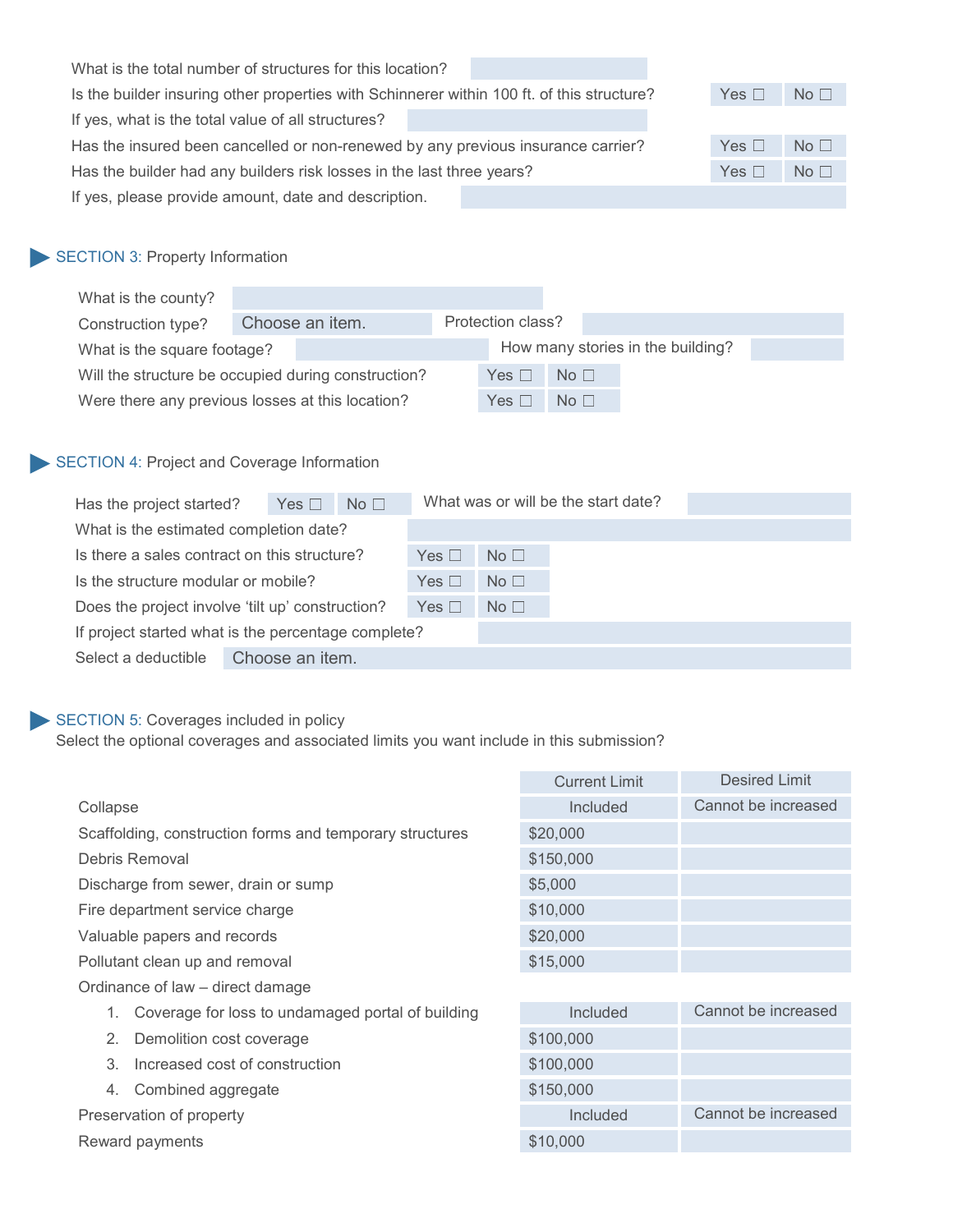| Property at a temporary storage location          | \$100,000 |  |
|---------------------------------------------------|-----------|--|
| Property in transit                               | \$100,000 |  |
| <b>Expediting expenses</b>                        | \$50,000  |  |
| Limited coverage for "fungi," wet rot and dry rot | \$5,000   |  |
| Soft costs                                        | \$50,000  |  |

SECTION 6: Additional Coverages - Select the optional coverages and associated limits

|                                          |            |                 | <b>Desired Limit</b> |
|------------------------------------------|------------|-----------------|----------------------|
| Green Builder                            | Yes $\Box$ | No <sub>1</sub> |                      |
| <b>Contract Change Order Endorsement</b> | Yes $\Box$ | No <sub>1</sub> |                      |
| Flood                                    | Yes $\Box$ | No <sub>1</sub> |                      |
| Earthquake                               | Yes $\Box$ | No <sub>1</sub> |                      |
| Business Income & Extra Expense          | Yes $\Box$ | No <sub>1</sub> |                      |
| <b>Extra Expense</b>                     | Yes $\Box$ | No <sub>1</sub> |                      |
| <b>Testing</b>                           | Yes $\Box$ | No <sub>1</sub> |                      |
| Permission to occupy                     | Yes $\Box$ | No <sub>1</sub> |                      |

#### SECTION 7: Wind Coverage Information

Wind questions need to be answered if project is in following states (AL, CT, DE, GA, FL, LA, MA, MD, ME, MS, NC, NH, NY, NJ, RI, SC, TX VA).

| Do you want to exclude wind?                                           | Yes $\Box$ | No <sub>1</sub> |  |
|------------------------------------------------------------------------|------------|-----------------|--|
| Is the structure located within 1,000 feet of ocean, sea, bay or gulf? | Yes $\Box$ | No <sub>1</sub> |  |
| Is the risk eligible for the wind pool?                                | Yes $\Box$ | No <sub>1</sub> |  |
| Is the building on pilings?                                            | Yes $\Box$ | No <sub>1</sub> |  |
| Percentage of the structure to be complete by November 1st             |            |                 |  |
| When will the building be capped/reach its highest point?              |            |                 |  |
| When will the building be fully enclosed?                              |            |                 |  |
| What percentage of the structure is glass?                             |            |                 |  |
| Is the glass impact resistant?                                         | Yes $\Box$ | No <sub>1</sub> |  |
|                                                                        |            |                 |  |

#### SECTION 8: Additional Interest

Do you have an additional insured, mortgagee or loss payee information? If yes, please provide information below.

| Name                          | Loan number  |          |  |
|-------------------------------|--------------|----------|--|
| <b>Mailing Address Street</b> |              |          |  |
| City                          | <b>State</b> | Zip Code |  |